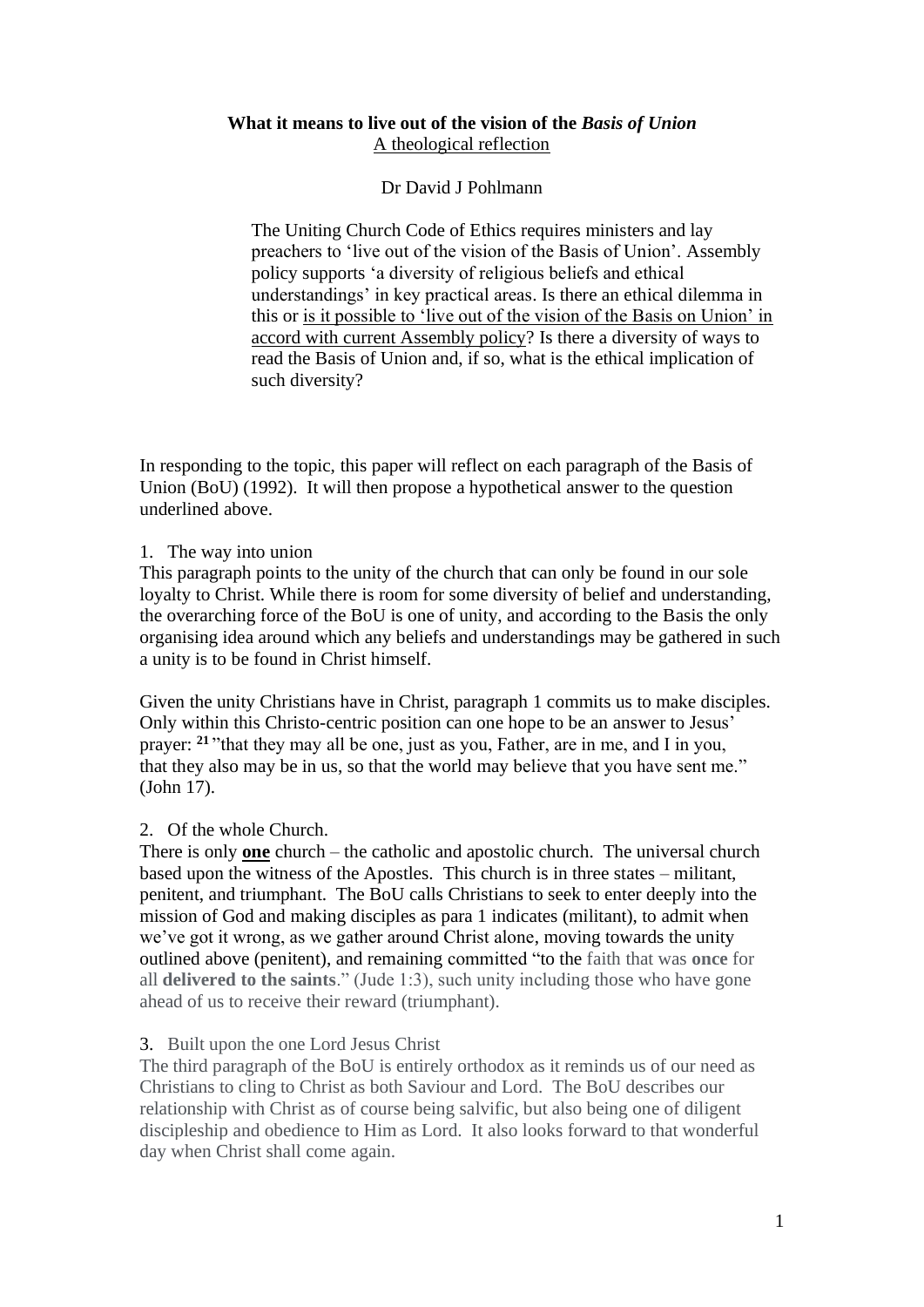## 4. Christ rules and renews the church.

Picking up from where para 3 leaves off, the  $4<sup>th</sup>$  paragraph of the BoU reminds us of Christ's proper position as the Word of God. In doing so it reminds us of His role as salvific, life-giving and as the Lord whose right it is to command us.

## 5. The Biblical Witnesses

The BoU emphasises the importance of scripture (although not to the overt extent of the Anglican 39 Articles). The scriptures are the prophetic (OT) and apostolic (NT) witnesses to Christ the Word found there. These are unique – they have no peer (not in our Constitution, Regulations nor in academic writing). The Scriptures are to be our primary source of nourishment and regulation. Ministry agents are to preach from these, and the laity are to be encouraged to read and study them.

# 6. Sacraments 7. Baptism 8. Holy Communion

We are also a sacramental church. In paragraph 6 of the BoU we find the recognition of the importance of what God is doing amongst us. Baptism and Communion are ordinances, but they do not remain solely thus: we believe that God is somehow present and active through these special means of grace. While some in the church catholic have a broader definition of the sacramental – with the whole church, Baptism and Holy Communion are declared to be central. We are both paedo-baptists and creedo-baptists and in this, the BoU links us again to the church universal.

## 9. Creeds 10. Reformation Witnesses

According to the BoU we are a creedal church, and we are a reformed church. We do not jettison the wisdom of the past, whether this wisdom is from our early church or reformational fathers along the way. But all must necessarily be informed by (nourished) and come under the authority (regulation) of the unique Biblical Witnesses.

# 11. Scholarly Interpreters

The BoU says that God has never left us without faithful and scholarly interpreters of Scripture. From the above, it may be argued that departure from the clear meaning of scripture, and the way that the reformation witnesses understood scripture is not open to us. Such interpreting may be scholarly but hardly faithful.

### 12. Members

This paragraph speaks of the importance of linking baptism and confirmation – an emphasis overlooked at our peril. The BoU encourages an active membership (militant) and a life of true discipleship.

13. Gifts and Ministries, 14. Ministers, Elders, Deaconesses & Lay Preachers

We are a Pentecostal church in the sense that we see the first Pentecost after the resurrection as the birthday of the church. We accept that as Paul taught in Ephesians 4 that " <sup>7</sup>…to each one of us grace has been given as Christ apportioned it. **<sup>8</sup>** This is why it says: "When he ascended on high, he took many captives and gave gifts to his people."" In this the BoU recognises that God has given gifts for ministry within the church to men, women, lay, commissioned, or ordained. When they are recognised within their ministries in the church men and women agree to adhere to the Basis of Union.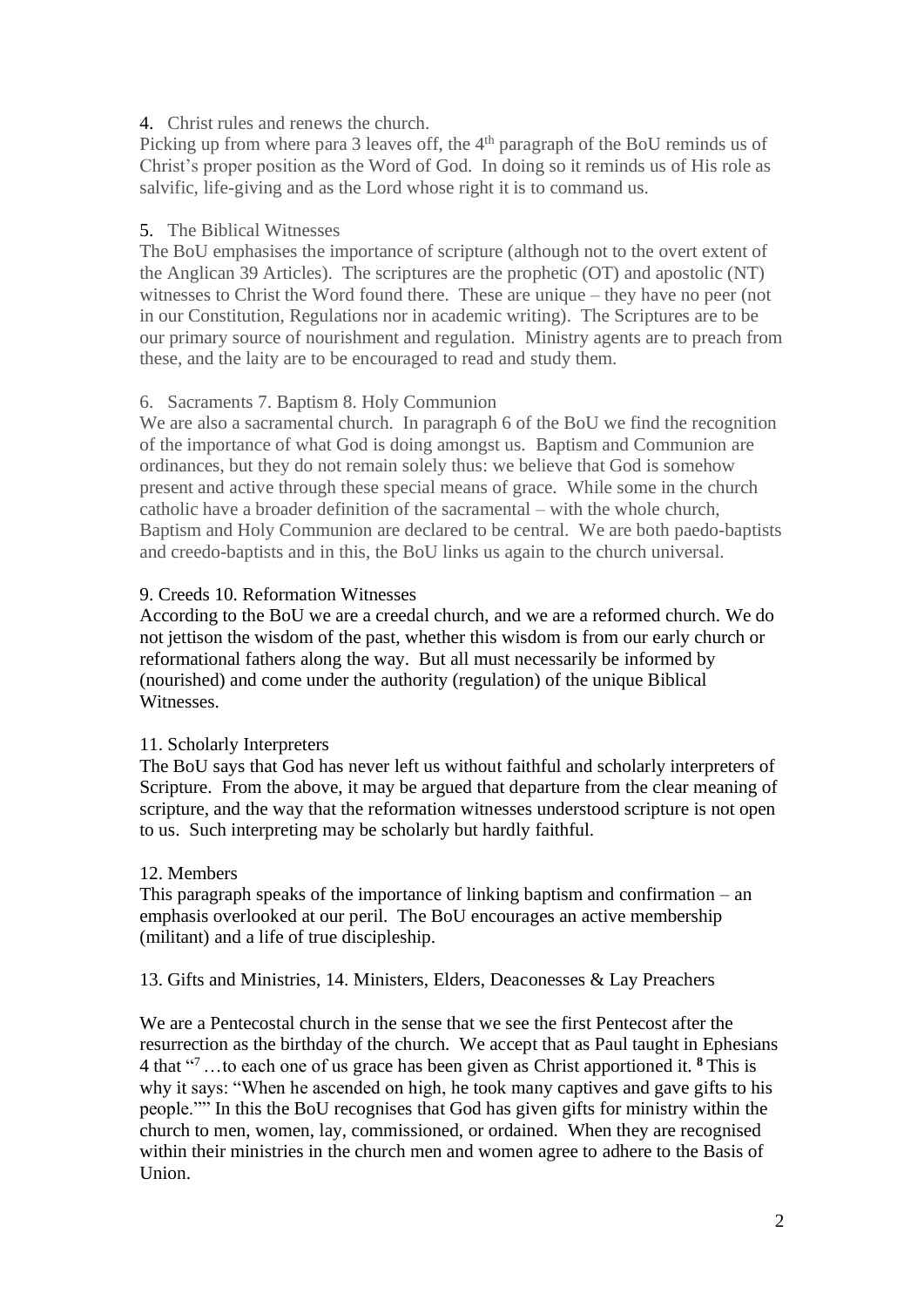Because 'the phrase "adhere to the *Basis of Union*" is understood as willingness to live and work within the faith and unity of the One Holy Catholic and Apostolic Church as that way is described in this Basis, [and that such] adherence allows for difference of opinion in matters which do not enter into the substance of the faith' we are free to accept that the issues that the BoU addresses are those which *do* enter into the substance of the faith. Hence the BoU is more than an historic and /or descriptive statement at the time of union, but a living document with an ongoing and normative role for the UCA. Otherwise we would not require such adherence.

15. Government in the church 16. Particular functions 17. Law in the church.

The BoU outlines a scriptural (c.f. Acts 15:28 - it seemed good to us and the Holy Spirit) and an almost unique governance (among church polities) through a series of interrelated councils: **congregation**, church council, presbytery, synod and assembly. Emphasis needs to be given to congregations and church councils. Too much emphasis falling to synods and the assembly distances us from the vision of the Basis of Union.

Rule by *standing committees,* which although being a reasonable part of the constitution and regulations, is not included in the BoU. When the UCA was constituted at law, the constitution and regulations were to be created in line with the provisions of the BoU. The BoU does not give ruling power to particular members of Synod or Assembly standing committees, (e.g. General Secretaries, Moderators or Presidents), just as it doesn't give episcopal powers to Presbytery Ministers.



Figure 1: Polity of the UCA

As in Figure 1 above, all the councils of the church relate to each other working in their sphere of influence and authority, in order to support the Congregation *which is* the embodiment in one place of the One Holy Catholic and Apostolic Church. As the BoU states "there is no gift without its corresponding service". Each of the councils of the church are gifted and thus must provide their corresponding service to the whole body which culminates in the Congregation – where the coalface of the church is!